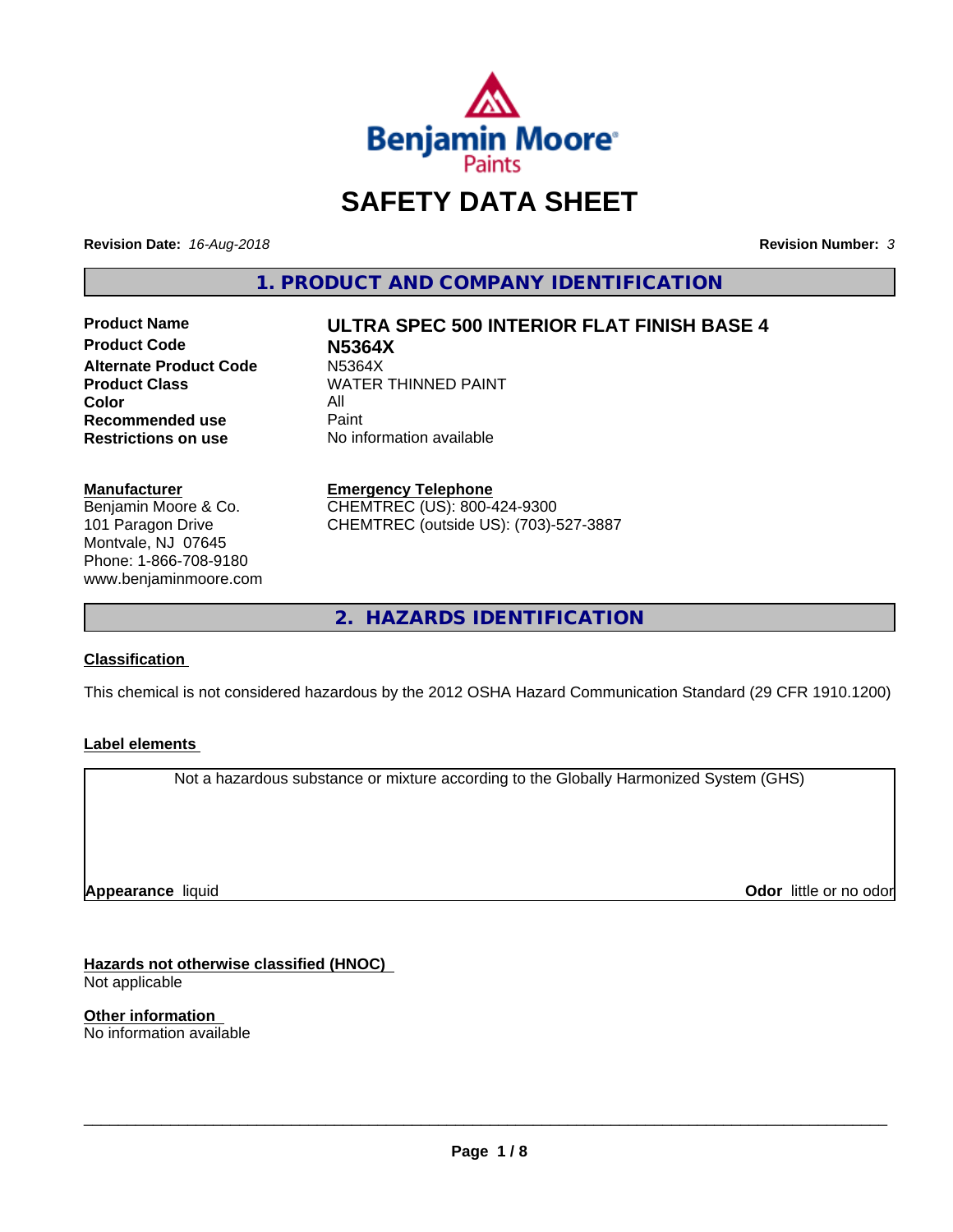# **3. COMPOSITION INFORMATION ON COMPONENTS**

| <b>Chemical name</b>     | <b>CAS No.</b>                    | о.<br><br>Neight-"<br>- 70 |
|--------------------------|-----------------------------------|----------------------------|
| Limestone                | .-65-1<br>1317<br>$\sim$          | ~~<br>ີ                    |
| tomaceous earth<br>Diato | $\sim$ $\sim$<br>1790<br>_∠-ככ-יי |                            |

|                                                  | 4. FIRST AID MEASURES                                                                                    |
|--------------------------------------------------|----------------------------------------------------------------------------------------------------------|
| <b>General Advice</b>                            | No hazards which require special first aid measures.                                                     |
| <b>Eye Contact</b>                               | Rinse thoroughly with plenty of water for at least 15 minutes and consult a<br>physician.                |
| <b>Skin Contact</b>                              | Wash off immediately with soap and plenty of water while removing all<br>contaminated clothes and shoes. |
| <b>Inhalation</b>                                | Move to fresh air. If symptoms persist, call a physician.                                                |
| Ingestion                                        | Clean mouth with water and afterwards drink plenty of water. Consult a physician<br>if necessary.        |
| <b>Most Important</b><br><b>Symptoms/Effects</b> | None known.                                                                                              |
| <b>Notes To Physician</b>                        | Treat symptomatically.                                                                                   |
|                                                  |                                                                                                          |

**5. FIRE-FIGHTING MEASURES**

| <b>Suitable Extinguishing Media</b>                                              | Use extinguishing measures that are appropriate to local<br>circumstances and the surrounding environment.                                   |  |
|----------------------------------------------------------------------------------|----------------------------------------------------------------------------------------------------------------------------------------------|--|
| <b>Protective Equipment And Precautions For</b><br><b>Firefighters</b>           | As in any fire, wear self-contained breathing apparatus<br>pressure-demand, MSHA/NIOSH (approved or equivalent)<br>and full protective gear. |  |
| <b>Specific Hazards Arising From The Chemical</b>                                | Closed containers may rupture if exposed to fire or<br>extreme heat.                                                                         |  |
| <b>Sensitivity To Mechanical Impact</b>                                          | No.                                                                                                                                          |  |
| <b>Sensitivity To Static Discharge</b>                                           | No.                                                                                                                                          |  |
| <b>Flash Point Data</b><br>Flash Point (°F)<br>Flash Point (°C)<br><b>Method</b> | Not applicable<br>Not applicable<br>Not applicable                                                                                           |  |
| <b>Flammability Limits In Air</b>                                                |                                                                                                                                              |  |
| Lower flammability limit:<br><b>Upper flammability limit:</b>                    | Not applicable<br>Not applicable                                                                                                             |  |
|                                                                                  |                                                                                                                                              |  |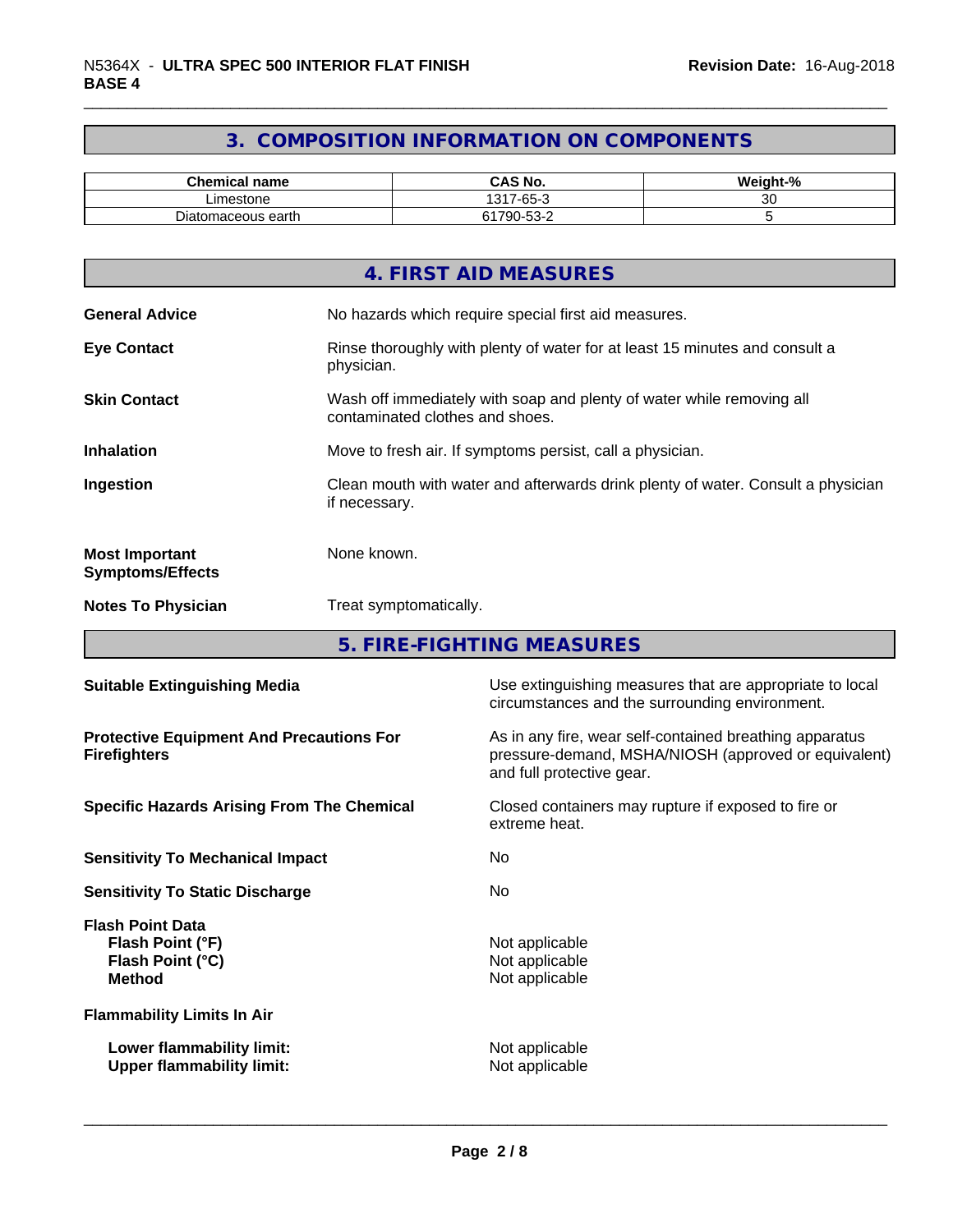| <u>NFPA</u>        | Health: 1 | <b>Flammability: 0</b> | <b>Instability: 0</b> | <b>Special: Not Applicable</b> |
|--------------------|-----------|------------------------|-----------------------|--------------------------------|
| <b>NFPA Legend</b> |           |                        |                       |                                |

#### 0 - Not Hazardous

- 1 Slightly
- 2 Moderate
- 3 High
- 4 Severe

*The ratings assigned are only suggested ratings, the contractor/employer has ultimate responsibilities for NFPA ratings where this system is used.*

*Additional information regarding the NFPA rating system is available from the National Fire Protection Agency (NFPA) at www.nfpa.org.*

#### **6. ACCIDENTAL RELEASE MEASURES**

| <b>Personal Precautions</b>      | Avoid contact with skin, eyes and clothing. Ensure adequate ventilation.                                                                                                         |  |  |
|----------------------------------|----------------------------------------------------------------------------------------------------------------------------------------------------------------------------------|--|--|
| <b>Other Information</b>         | Prevent further leakage or spillage if safe to do so.                                                                                                                            |  |  |
| <b>Environmental precautions</b> | See Section 12 for additional Ecological Information.                                                                                                                            |  |  |
| <b>Methods for Cleaning Up</b>   | Soak up with inert absorbent material. Sweep up and shovel into suitable<br>containers for disposal.                                                                             |  |  |
|                                  | 7. HANDLING AND STORAGE                                                                                                                                                          |  |  |
| <b>Handling</b>                  | Avoid contact with skin, eyes and clothing. Avoid breathing vapors, spray mists or<br>sanding dust. In case of insufficient ventilation, wear suitable respiratory<br>equipment. |  |  |
| <b>Storage</b>                   | Keep container tightly closed. Keep out of the reach of children.                                                                                                                |  |  |
| <b>Incompatible Materials</b>    | No information available                                                                                                                                                         |  |  |

### **8. EXPOSURE CONTROLS/PERSONAL PROTECTION**

#### **Exposure Limits**

| <b>Chemical name</b> | <b>ACGIH TLV</b> | <b>OSHA PEL</b>          |
|----------------------|------------------|--------------------------|
| Limestone            | N/E              | 15 mg/m $3$ - TWA        |
|                      |                  | $5 \text{ mg/m}^3$ - TWA |
| Diatomaceous earth   | N/E              |                          |
|                      |                  | 20 mppcf - TWA           |

#### **Legend**

ACGIH - American Conference of Governmental Industrial Hygienists Exposure Limits OSHA - Occupational Safety & Health Administration Exposure Limits N/E - Not Established

**Engineering Measures** Ensure adequate ventilation, especially in confined areas.

 $\overline{\phantom{a}}$  ,  $\overline{\phantom{a}}$  ,  $\overline{\phantom{a}}$  ,  $\overline{\phantom{a}}$  ,  $\overline{\phantom{a}}$  ,  $\overline{\phantom{a}}$  ,  $\overline{\phantom{a}}$  ,  $\overline{\phantom{a}}$  ,  $\overline{\phantom{a}}$  ,  $\overline{\phantom{a}}$  ,  $\overline{\phantom{a}}$  ,  $\overline{\phantom{a}}$  ,  $\overline{\phantom{a}}$  ,  $\overline{\phantom{a}}$  ,  $\overline{\phantom{a}}$  ,  $\overline{\phantom{a}}$ 

#### **Personal Protective Equipment**

**Eye/Face Protection** Safety glasses with side-shields.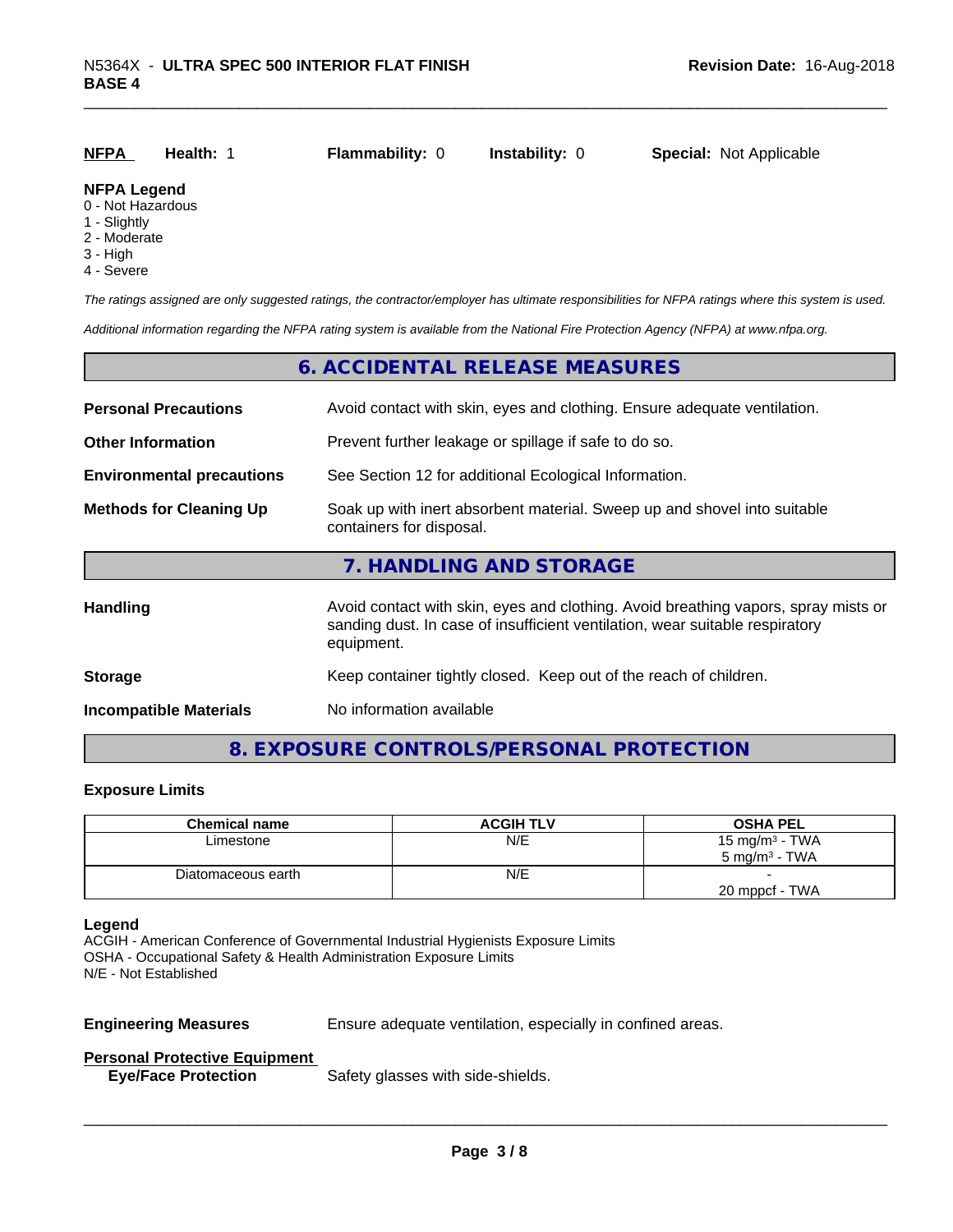| <b>Skin Protection</b>        | Protective gloves and impervious clothing.                                                                                          |
|-------------------------------|-------------------------------------------------------------------------------------------------------------------------------------|
| <b>Respiratory Protection</b> | In case of insufficient ventilation wear suitable respiratory equipment.                                                            |
| <b>Hygiene Measures</b>       | Avoid contact with skin, eyes and clothing. Remove and wash contaminated<br>clothing before re-use. Wash thoroughly after handling. |

#### **9. PHYSICAL AND CHEMICAL PROPERTIES**

**Appearance** liquid **Odor** little or no odor **Odor Threshold** No information available **Density (lbs/gal)** 10.5 - 10.9 **Specific Gravity** 1.26 - 1.31 **pH** No information available **Viscosity (cps)** No information available **Solubility(ies)** No information available **Water solubility** No information available **Evaporation Rate No information available No information available Vapor pressure @20 °C (kPa)** No information available **Vapor density No information available No information available Wt. % Solids** 50 - 60<br> **Vol. % Solids** 50 - 60<br> **Vol. % Solids** 50 **Vol. % Solids W<sub>t.</sub>** % Volatiles 40 - 50 **Vol. % Volatiles** 50 - 60 **VOC Regulatory Limit (g/L)** 0 **Boiling Point (°F)** 212 **Boiling Point**  $(^{\circ}C)$  100 **Freezing Point (°F)** 32 **Freezing Point (°C)** 0 **Flash Point (°F)** Not applicable **Flash Point (°C)** Not applicable **Method** Not applicable<br> **Flammability (solid, gas)** Not applicable Not applicable **Flammability** (solid, gas) **Upper flammability limit:**<br> **Lower flammability limit:** Not applicable Not applicable **Lower flammability limit:**<br> **Autoignition Temperature (°F)** Not applicable havailable **Autoignition Temperature (°F) Autoignition Temperature (°C)** No information available **Decomposition Temperature (°F)** No information available **Decomposition Temperature (°C)**<br> **Partition coefficient**<br> **Partition coefficient**<br> **No** information available

**No information available** 

# **10. STABILITY AND REACTIVITY**

| <b>Reactivity</b>                       | Not Applicable                           |
|-----------------------------------------|------------------------------------------|
| <b>Chemical Stability</b>               | Stable under normal conditions.          |
| <b>Conditions to avoid</b>              | Prevent from freezing.                   |
| <b>Incompatible Materials</b>           | No materials to be especially mentioned. |
| <b>Hazardous Decomposition Products</b> | None under normal use.                   |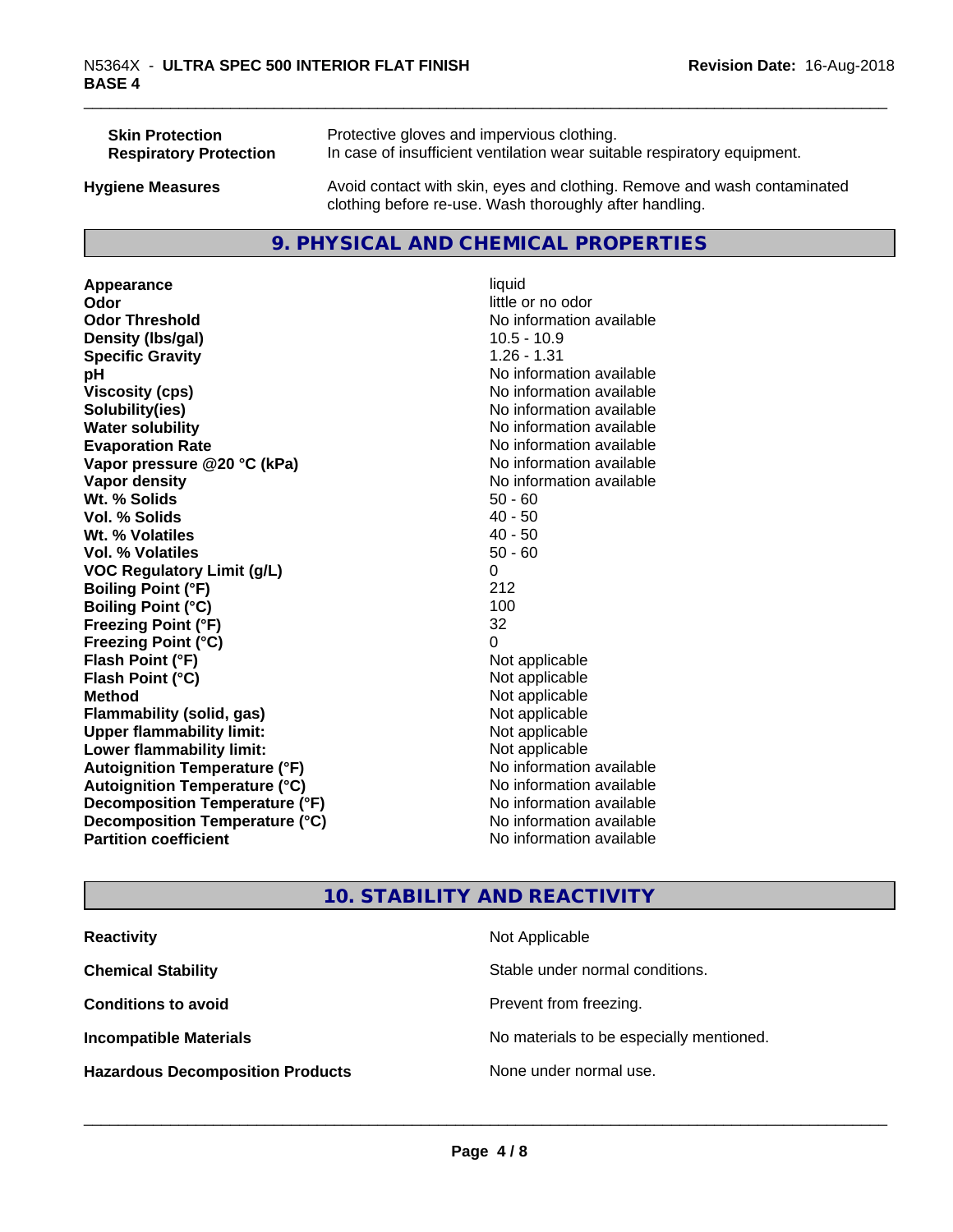| <b>Possibility of hazardous reactions</b>                                                       | None under normal conditions of use.                                                                                                            |
|-------------------------------------------------------------------------------------------------|-------------------------------------------------------------------------------------------------------------------------------------------------|
|                                                                                                 | 11. TOXICOLOGICAL INFORMATION                                                                                                                   |
| <b>Product Information</b>                                                                      |                                                                                                                                                 |
| Information on likely routes of exposure                                                        |                                                                                                                                                 |
| <b>Principal Routes of Exposure</b>                                                             | Eye contact, skin contact and inhalation.                                                                                                       |
| <b>Acute Toxicity</b>                                                                           |                                                                                                                                                 |
| <b>Product Information</b>                                                                      | No information available                                                                                                                        |
|                                                                                                 | Symptoms related to the physical, chemical and toxicological characteristics                                                                    |
| <b>Symptoms</b>                                                                                 | No information available                                                                                                                        |
|                                                                                                 | Delayed and immediate effects as well as chronic effects from short and long-term exposure                                                      |
| Eye contact<br><b>Skin contact</b>                                                              | May cause slight irritation.<br>Substance may cause slight skin irritation. Prolonged or repeated contact may dry<br>skin and cause irritation. |
| <b>Inhalation</b><br>Ingestion                                                                  | May cause irritation of respiratory tract.<br>Ingestion may cause gastrointestinal irritation, nausea, vomiting and diarrhea.                   |
| <b>Sensitization</b><br><b>Neurological Effects</b><br><b>Mutagenic Effects</b>                 | No information available<br>No information available.<br>No information available.                                                              |
| <b>Reproductive Effects</b><br><b>Developmental Effects</b>                                     | No information available.<br>No information available.                                                                                          |
| <b>Target organ effects</b><br><b>STOT - single exposure</b><br><b>STOT - repeated exposure</b> | No information available.<br>No information available.<br>No information available.                                                             |
| Other adverse effects<br><b>Aspiration Hazard</b>                                               | No information available.<br>No information available                                                                                           |
| <b>Numerical measures of toxicity</b>                                                           |                                                                                                                                                 |

#### **Component Information**

#### **Carcinogenicity**

*There are no known carcinogenic chemicals in this product above reportable levels.*

**12. ECOLOGICAL INFORMATION**

# **Ecotoxicity Effects**

The environmental impact of this product has not been fully investigated.

#### **Product Information**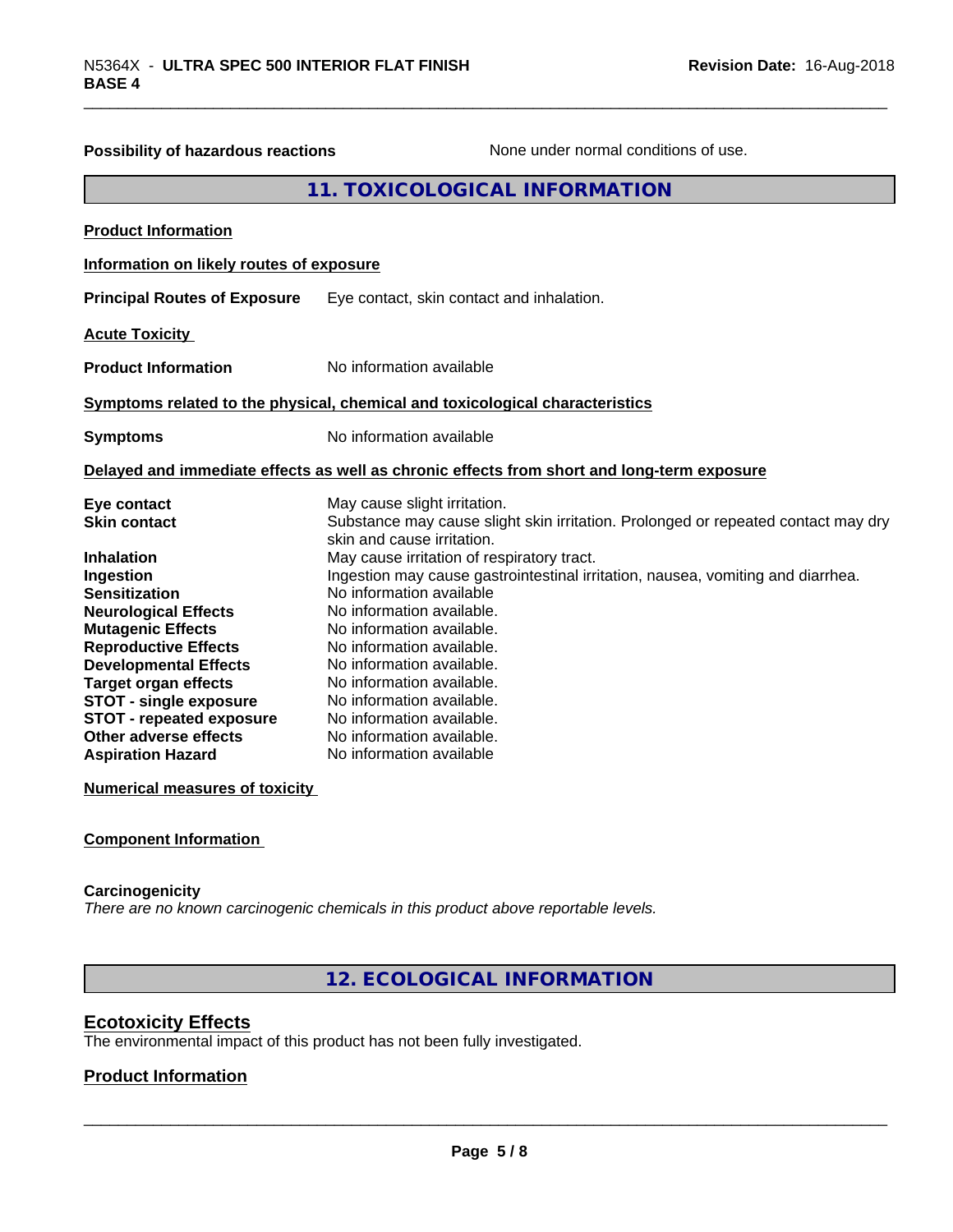# **Acute Toxicity to Fish**

No information available

# **Acute Toxicity to Aquatic Invertebrates**

No information available

#### **Acute Toxicity to Aquatic Plants**

No information available

#### **Persistence / Degradability**

No information available.

#### **Bioaccumulation**

No information available.

#### **Mobility in Environmental Media**

No information available.

#### **Ozone**

No information available

#### **Component Information**

#### **Acute Toxicity to Fish**

No information available

#### **Acute Toxicity to Aquatic Invertebrates**

No information available

#### **Acute Toxicity to Aquatic Plants**

No information available

|                              | 13. DISPOSAL CONSIDERATIONS                                                                                                                                                                                               |
|------------------------------|---------------------------------------------------------------------------------------------------------------------------------------------------------------------------------------------------------------------------|
| <b>Waste Disposal Method</b> | Dispose of in accordance with federal, state, and local regulations. Local<br>requirements may vary, consult your sanitation department or state-designated<br>environmental protection agency for more disposal options. |
|                              | 14. TRANSPORT INFORMATION                                                                                                                                                                                                 |
| <b>DOT</b>                   | Not regulated                                                                                                                                                                                                             |
| <b>ICAO/IATA</b>             | Not regulated                                                                                                                                                                                                             |
| <b>IMDG/IMO</b>              | Not regulated                                                                                                                                                                                                             |
|                              | <b>15. REGULATORY INFORMATION</b>                                                                                                                                                                                         |

# **International Inventories**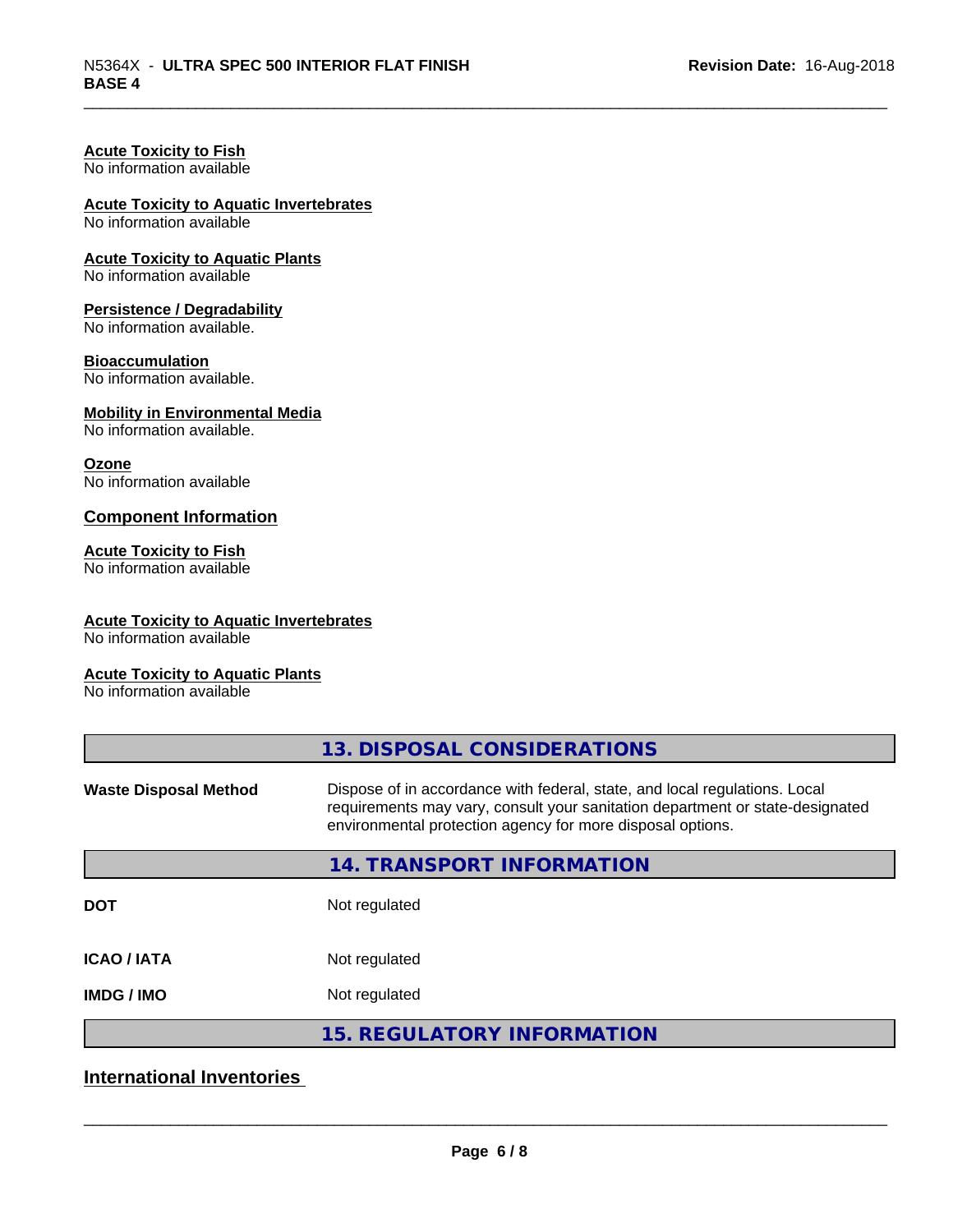| <b>TSCA: United States</b> | Yes - All components are listed or exempt. |
|----------------------------|--------------------------------------------|
| <b>DSL: Canada</b>         | Yes - All components are listed or exempt. |

# **Federal Regulations**

| SARA 311/312 hazardous categorization |    |  |
|---------------------------------------|----|--|
| Acute health hazard                   | Nο |  |
| Chronic Health Hazard                 | No |  |
| Fire hazard                           | No |  |
| Sudden release of pressure hazard     | Nο |  |
| <b>Reactive Hazard</b>                | No |  |

#### **SARA 313**

Section 313 of Title III of the Superfund Amendments and Reauthorization Act of 1986 (SARA). This product contains a chemical or chemicals which are subject to the reporting requirements of the Act and Title 40 of the Code of Federal Regulations, Part 372:

*None*

#### **Clean Air Act,Section 112 Hazardous Air Pollutants (HAPs) (see 40 CFR 61)**

This product contains the following HAPs:

*None*

## **US State Regulations**

#### **California Proposition 65**

**AVIMARNING:** Cancer and Reproductive Harm– www.P65warnings.ca.gov

#### **State Right-to-Know**

| М.<br>hemical name<br>.  | $\cdots$<br>ma<br><b>3971199611</b> | . Jersev<br><b>Nev</b> | Pennsvlvania |
|--------------------------|-------------------------------------|------------------------|--------------|
| Limestone                |                                     |                        |              |
| tomaceous earth.<br>'⊔at |                                     |                        |              |

#### **Legend**

X - Listed

| <b>16. OTHER INFORMATION</b>                                                                               |           |                        |                      |          |  |  |
|------------------------------------------------------------------------------------------------------------|-----------|------------------------|----------------------|----------|--|--|
| HMIS -                                                                                                     | Health: 1 | <b>Flammability: 0</b> | <b>Reactivity: 0</b> | $PPE: -$ |  |  |
| <b>HMIS Legend</b><br>0 - Minimal Hazard<br>1 - Slight Hazard<br>2 - Moderate Hazard<br>3 - Serious Hazard |           |                        |                      |          |  |  |